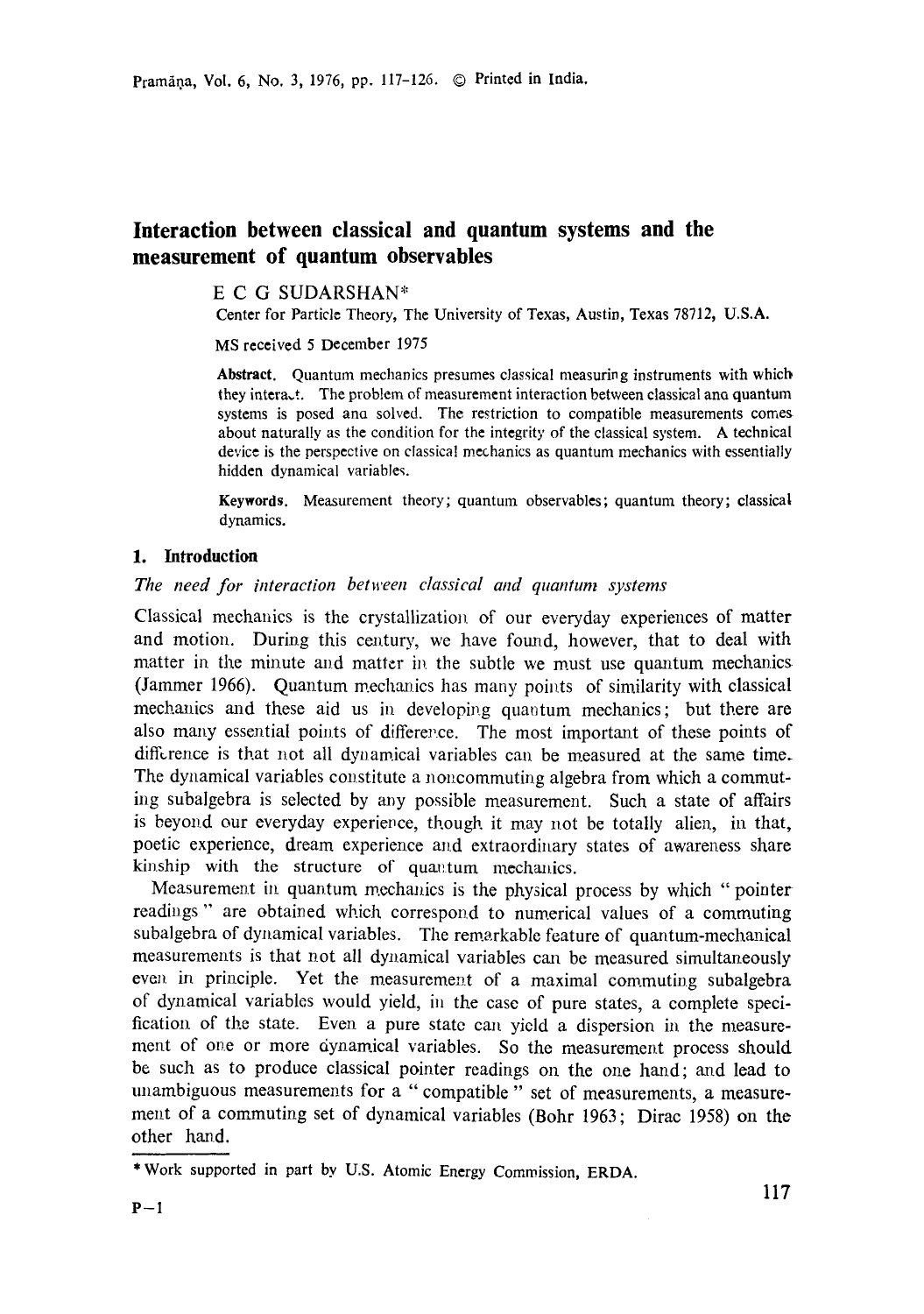Quantum mechanics as a physical theory, then, must presuppose classical systems which can be influenced by the quantum system. It must therefore, require the *coupling* of classical and quantum systems. [The classical measuring instrument must be a *classical system* with a low dynamic inertia *which undergoes a catastrophe*  so that the pointer readings can be *recorded.]* It is, however, known that the general structure of classical and quantum dynamics are different (Moyal 1949). It is customary to avoid the problem of coupling of classical and quantum systems and deal with models of the measurement process using quantum systems which are treated semiclassically (d'Espagnat 1971).

In this paper I shall proceed in a different manner. I introduce a direct method of dealing with the interaction of classical and quantum systems. It is made possible by the discovery that a classical system can be embedded in a quantum system with a continuum of superselection sectors. If the classical system is to preserve its integrity, the couplings to the quantum system must be suitably restricted. The notion of *compatible measurements* emerges as *consequence of* this *principle of integrity* of the classical system. As far as I am able to tell, the theory developed in this paper is consistent with the traditional ideas of measurement theory and provides the solution to the long-standing problem of providing a dynamical framework for quantum measurement theory.

# 2. Classical systems as quantum systems with superselection

Quantum mechanical states are vectors (or, rather, rays) in a linear vector space and can be *superposed* (Dirac 1958). The result of superposition is a pure state, *a coherent* weighted combination of the two states; it is to be contrasted with a mixture which is an *incoherent* weighted combination of the two states. In classical mechanics the pure states are those corresponding to precise values for all dynamical variables. As such, we cannot but have incoherent additions between states; there are no coherent combinations of two pure states which can be identified as a pure state.

There is one situation in which coherent combinations between two pure states of a quantum system are not identified: this arises in the case of a quantum system with. " superselection rules " (Wick *et al..* 1952; *see* also Jordan 1969). If we have subsets of states which are such that no dynamical variable which connects these two subsets can be measured, then the relative phase of any two states belonging to these two subsets becomes irrelevant. The two subsets of states are now labelled superselection sectors. The nonexistence of matrix elements between superselection sectors implies that any dynamical variable which has a constant value within a superselection sector, but different values in different superselection sectors, obeys an inviolable selection rule-a " superselection rule". It is believed that the electric charge, baryon number and oddness of fermions generate superselection rules.

I find it more convenient to put the emphasis somewhat differently and view superselection as a "principle of impotence". In a quantum theory let us designate certain dynamical variables as being *unobservable in principle.* Consider all dynamical variables which commute with the set  $Z$  of non-observable dynamical variables. They form a subalgebra called the commutant  $Z'$  of the set  $Z$ . This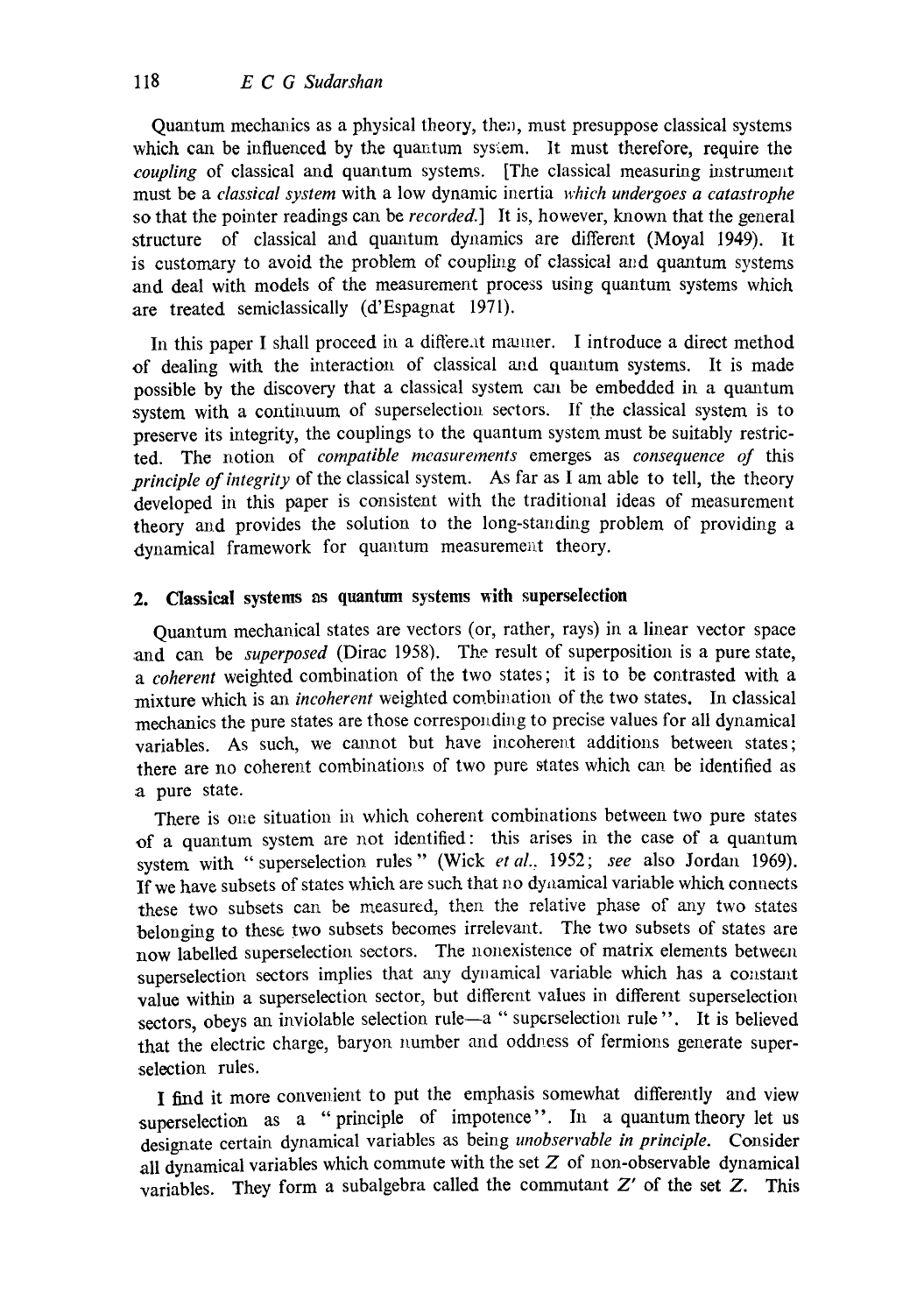is the subalgebra of *observables*. In general the algebra of observables is noncommutative like the algebra ot dynamical variables.

The remarkable fact is that we could enlarge the set  $Z$  to the point where the commutant of observables,  $Z'$ , is commutative. Then all the observables can be measured simultaneously. This could be a suitable model for a classical system, especially if each pure state is a superselection sector by itself. Then the absence of superpositions for classical systems would be understandable.

For Hamiltonian system with *one* degree of freedom and with commuting canonical variables  $x$ , p the equations of motion take the form

$$
\begin{aligned}\n\dot{\bar{x}} &= \frac{\partial H}{\partial p} = -i \left[ \bar{x}, \hat{H} \right] \\
\dot{p} &= \frac{\partial H}{\partial \bar{x}} = -i \left[ p, \hat{H} \right]\n\end{aligned}
$$
\n(2.1)

where,

$$
\hat{H} = -i \left( \frac{\partial H}{\partial p} \frac{\partial}{\partial x} - \frac{\partial H}{\partial x} \frac{\partial}{\partial p} \right).
$$
 (2.2)

The operators  $\hat{x}$  and  $\hat{p}$  defined by

$$
\hat{x} = +i\frac{\partial}{\partial p}; \quad \hat{p} = -i\frac{\partial}{\partial x} \tag{2.3}
$$

have the property

$$
[x, \hat{x}] = 0; \t [x, \hat{p}] = i :[p, \hat{x}] = -i; [p, \hat{p}] = 0.
$$
 (2.4)

Thus the quantities

$$
\omega = (\chi, p)
$$
 and  $\pi = (-\hat{p}, \hat{X}) = i \frac{\partial}{\partial \omega}$ 

may be viewed as the canonical coordinate and momentum operators of a quantum system with *two* degrees of freedom. The equations of motion of the classical system can be viewed as the equation of motion of the quantum system with the Hamiltonian operator

$$
H_{op} = i \frac{\partial H(\omega)}{\partial \omega^{\mu}} \epsilon^{\mu \nu} \frac{\partial}{\partial \omega^{\nu}}
$$
  

$$
\epsilon^{\mu \nu}(\omega) = [\omega^{\mu}, \ \omega^{\nu}]_{\rho.b.}
$$
 (2.5)

in the form

$$
\omega = -i\left[\omega, H_{op}\right] \equiv i\left(\omega H_{op} - H_{op}\omega\right) \tag{2.6}
$$

We note that the Hamiltonian operator is *linear* in the quantum momenta  $i \left( \frac{\partial}{\partial \omega} \right)$ and hence any phase space density  $\rho(\omega)$  is mapped into a new phase space density  $\tilde{\rho}$  ( $\omega$ ) such that  $\tilde{\rho}$  ( $\tilde{\omega}$ ) =  $\rho$  ( $\omega$ ) where  $\tilde{\omega}$  are the displaced values obtained by solving  $(2.6)$ . If instead of this Schrödinger form of time development we were to view the time development in terms of the Heisenberg picture, we have the result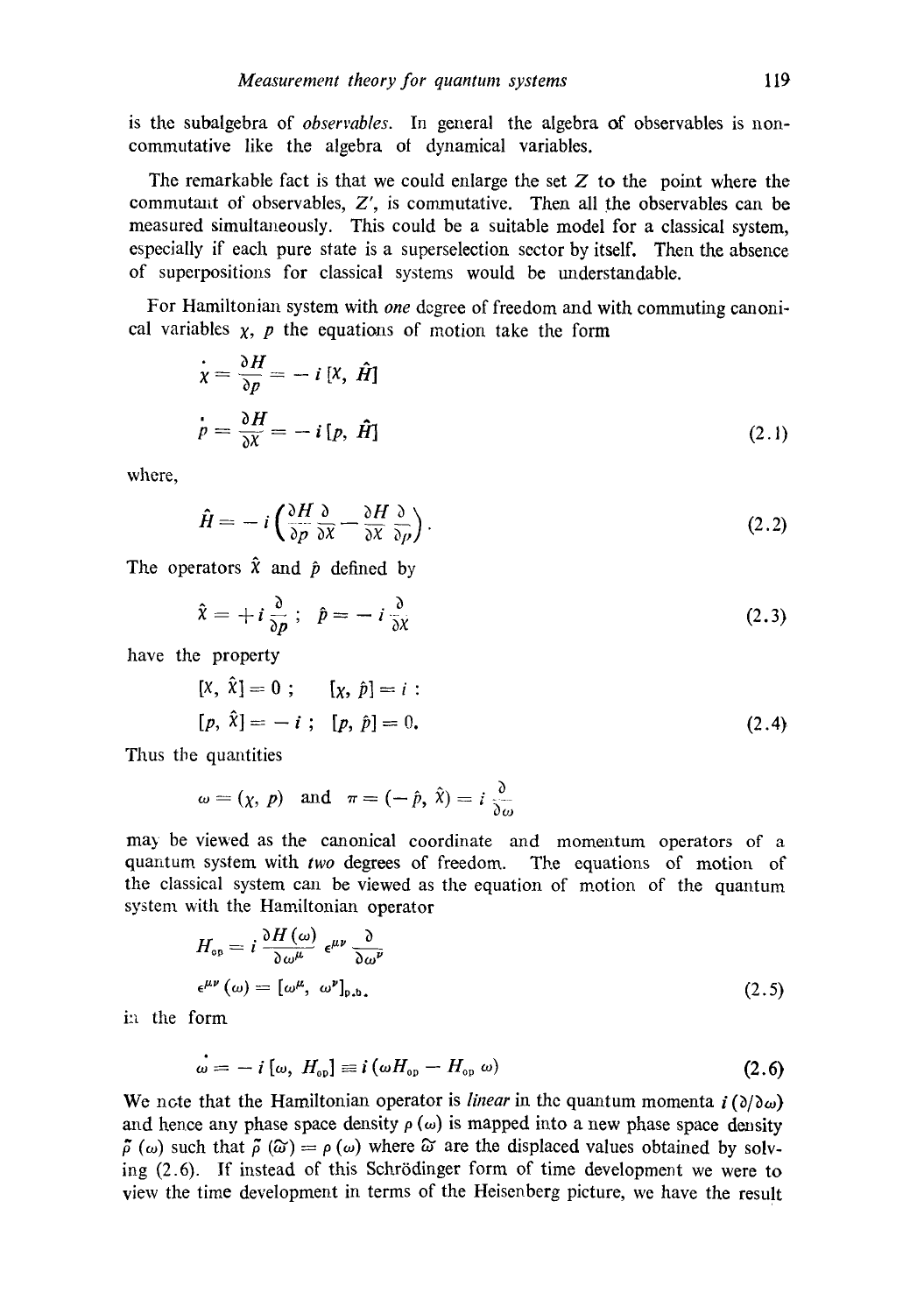$$
f(\omega) \to f(\omega) \tag{2.7}
$$

where  $\tilde{\omega}$  is the solution to (2.6). It is important to note that  $\tilde{\omega}$  is a function of  $\omega$  alone and not of  $\omega$  and  $\pi$  by virtue of the linearity of  $H_{op}$  in the quantum canonical momenta  $\pi$ .

Let us now endow the quantum system with two degrees of freedom with the *superselection principle* that the quantum momenta  $\pi = i \left( \frac{\partial}{\partial \omega} \right)$  are *unobservable at all times* and under all conditions. This implies and is implied by the identification of the observables with the commutative algebra of functions  $f(\omega)$  of the coordinate operators. [This construction of a quantum theory embedding the classical theory is to be contrasted with the work of Coopman 1931; see also, Jordan and Sudarshan 1961].

State vectors for the quantum system are given, in the Schrödinger representation, by their wave functions  $\psi(\omega)$ . But because of the superselection principle, the relative phase of the distinct ideal eigenstates of coordinate operators is unmeasurable and, therefore, irrelevant. Hence, we are led to the equivalence

$$
\psi(\omega) \sim \psi(\omega) \exp \{i\phi(\omega)\} \tag{2.8}
$$

Therefore, only the absolute value of  $\psi(\omega)$  is relevant and may be taken as the positive square root of the phase space density

$$
\psi(\omega) = \sqrt{\rho(\omega)}.
$$
\n(2.9)

The ideal eigenstates of the coordinate operators is identified with the classical state corresponding to a point in phase space. The time development is given by (2.6) and (2.7) and leads to a *trajectory in phase space* which is entirely observable. The possibility of being able to observe the entire trajectory is to be directly traced to the linearity of the Hamiltonian operator (2.5) in the quantum momentum operators.

It is to be noted that the Hamiltonian operator (2.5) is *not observable:* What is *observable* is the associated *energy function*  $H(\omega)$  which is a function of the quantum coordinate operators only.

The restriction to the study of a classical system with one degree of freedom .and its mapping on to a quantum system with two degrees of freedom with a superselection principle can be generalized to a system with  $f$  degrees of freedom. In this case

$$
\omega = (q_1, \dots, q_t ; p_1, \dots, p_t) \n\pi = i \left( \frac{\partial}{\partial q_1}, \dots, \frac{\partial}{\partial q_t} ; \frac{\partial}{\partial p_1}, \dots, \frac{\partial}{\partial p_t} \right).
$$
\n(2.10)

The observables are functions of the  $\omega$  only, and the Hamiltonian operator being linear in the quantum momenta  $\pi$  the trajectories continue to be observable.

We can generalize the system even further. Let  $\omega$  denote the entire set of classical dynamical variables. We can then map it onto the superseleetion sectors of a quantum theory with  $\omega$  and  $i(\partial/\partial \omega)$  as coordinate and momentum operators and a Hamiltonian operator (2.5) linear in the momentum operators. The generalized "trajectory" is now the specification of all  $\omega$  as functions of time and this is entirely observable.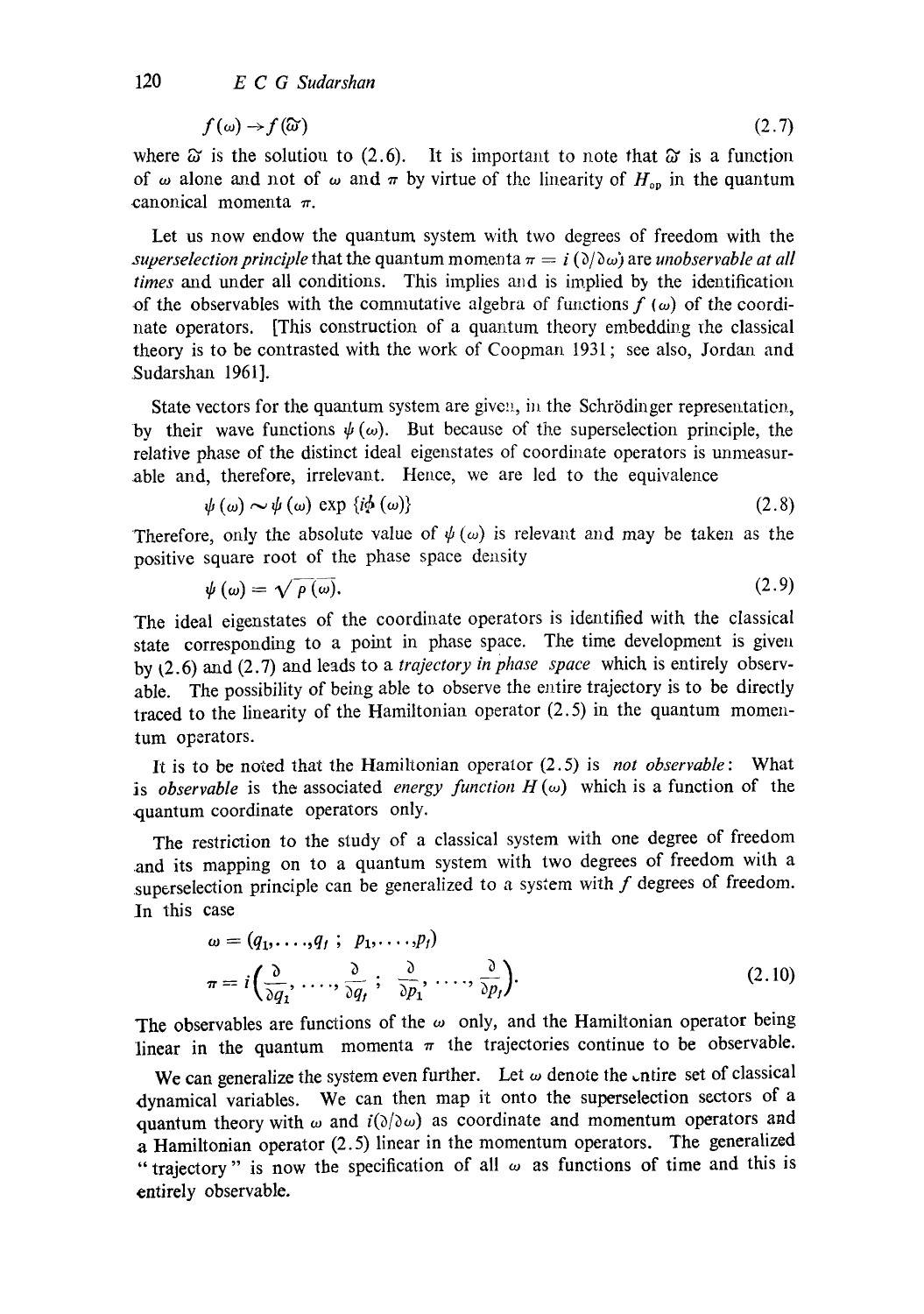Not only the Hamikonian, but all the generators of canonical transformations including displacements, rotations and transformations to moving frames are linear in the momenta (Sudarshan and Mukunda 1974). None of them are observable, but lhere are associated dynamical quantities of momentum, angular momentum and moment of mass which are either constant or have simple time dependence. I shall not elaborate on these generalizations in this paper.

What I have presented here is the complete equivalence of a classical system with a suitable quantum system endowed with a superselection principle: Classical mechanics as a hidden variable theory!

#### **.3. Coupling of cIassical and quantum** systems

Since a classical system is a special kind of quantum system, we may couple a .classical system with a quantum system provided we pay attention to the superselection principle: the momentum operators  $\pi = i \left( \frac{\partial}{\partial \omega} \right)$  shall continue to remain unobservable. The dynamical variables are elements of the noncommutative algebra generated by  $\omega$ ,  $\pi$  and the quantum system variable which I collectively denote by  $\xi$ . These variables  $\xi$  may involve canonical pairs  $Q$ , P or spin variables S, or more general quantities. (In this paper I deal with systems with a finite number of degrees of freedom and specifically exclude dynamical fields, for techni cal reasons). Given such a system, the Hamiltonian operator may be written

$$
H_{op} = H_{op}^{\circ} + H_{op}^{\text{int}} \tag{2.11}
$$

-with

$$
H_{op}^{0} = i \frac{\partial H}{\partial \omega^{\mu}} \epsilon^{\mu \nu} (\omega) \frac{\partial}{\partial \omega^{\nu}} + X(\xi)
$$
  

$$
= \frac{\partial H}{\partial \omega^{\mu}} \epsilon^{\mu \nu} (\omega) \pi_{\nu} + X(\xi).
$$
  

$$
H_{op}^{\text{int}} = i \phi^{\mu} (\omega, \xi) \frac{\partial}{\partial \omega^{\mu}} + h (\omega, \xi)
$$
  

$$
= \phi^{\mu} (\omega, \xi) \pi_{\mu} + h (\omega, \xi).
$$
 (2.12)

Here H is a function of  $\omega$  only and X is a function of  $\xi$  only;  $\phi^{\mu}$  and h depend on both set of variables to describe interaction. We can absorb the "free Hamiltonian" terms into the interaction part and rewrite

$$
H_{op} = \phi^{\mu}(\omega, \xi) \pi_{\mu} + X(\omega, \xi). \tag{3.1}
$$

The equations of motion for  $\omega^{\mu}$  and  $\xi$  are given by

$$
\omega^{\mu} = -\phi^{\mu} \tag{3.2}
$$

$$
\dot{\xi} = -i[\xi, \phi^{\mu}] \pi_{\mu} - i[\xi, X]. \tag{3.3}
$$

By virtue of these equations  $\omega^{\mu}(t)$  become functionally dependent on the noncommutative quantum variables  $\xi$ , but these same equations guarantee that they will continue to remain mutually commutative. We can also write down the equations of motion for  $\pi^{\mu}$ . The superselection principle requires them to remain unobservable and also demands that  $\omega^{\mu}(t)$  should not depend on  $\pi$ .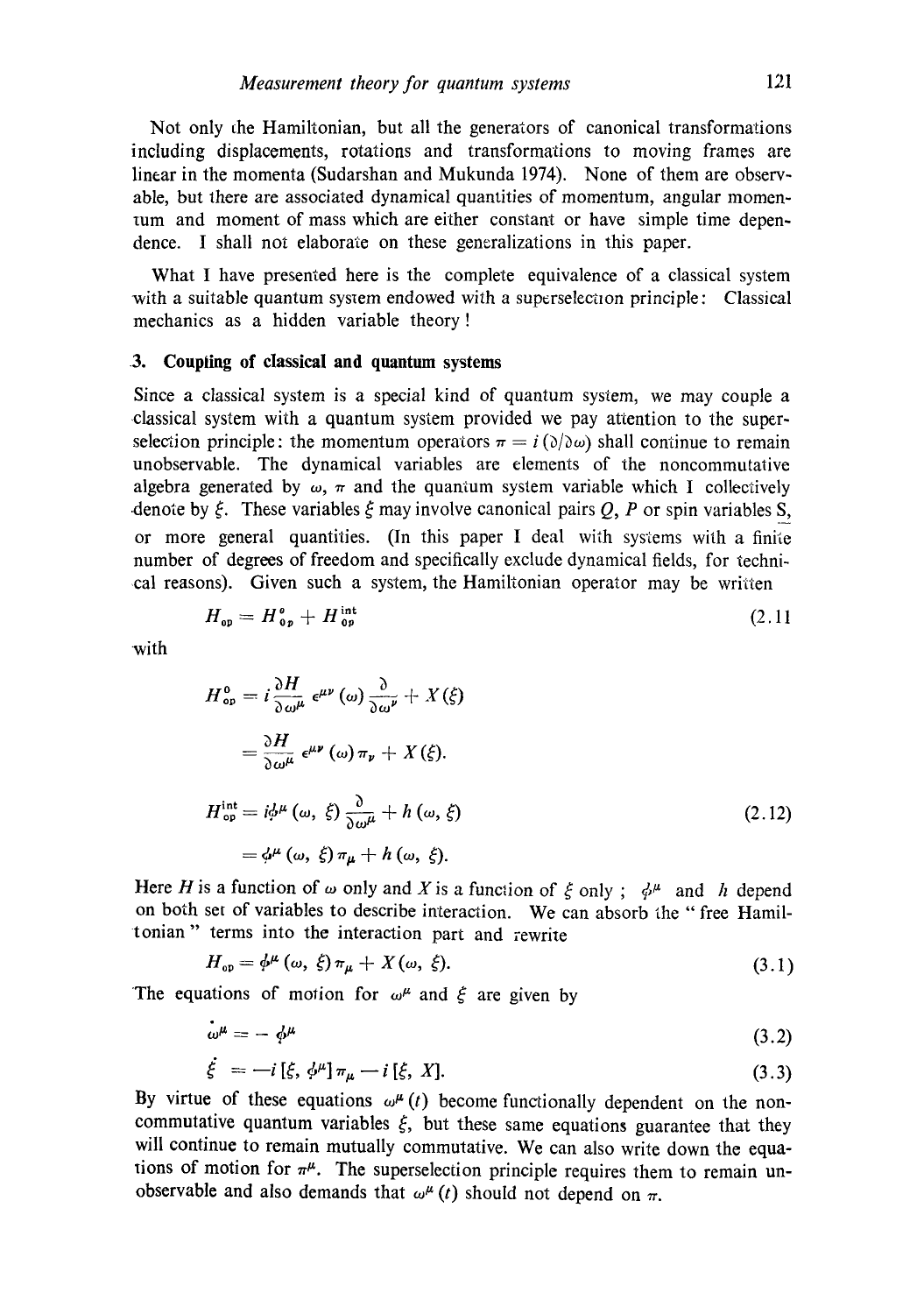We can use (3.1) to calculate the higher time derivatives of  $\omega^{\mu}$ . We get

$$
\ddot{\omega}^{\mu} = + i \left[ \phi^{\mu}, H_{\text{op}} \right] \n= \phi^{\nu} \left( \frac{\partial}{\partial \omega^{\nu}} \phi^{\mu} \right) + i \left[ \phi^{\mu}, \phi^{\nu} \right] \pi_{\nu} + i \left[ \phi^{\mu}, X \right].
$$
\n(3.4)

If  $\omega$  (t) is to be independent of  $\pi$  for all t, we must have the coefficient of the  $\pi_{\nu}$  term vanish. We get, therefore, the requirement

 $[\phi^{\mu}, \phi^{\nu}] = 0.$ 

We could derive a stronger condition by observing that according to  $(3.2)$  the velocities are given by  $-\phi^{\mu}(\omega)$  and these are all simultaneously measurable. Hence

$$
\left[\Phi^{\mu}\left(\omega\right),\ \Phi^{\nu}\left(\omega^{\prime}\right)\right]=0.\tag{3.5}
$$

where  $\omega'$  is a suitable point in the classical phase space which may or may not coincide with  $\omega$ . [We may therefore differentiate with respect to  $\omega'$  any number of times !] Barring singular "impulsive" interactions velocities and accelerations should also commute, by virtue of  $(3.4)$  and  $(3.5)$  we obtain

 $\left[\left[\phi^{\mu}\left(\omega\right), X\right], \phi^{\nu}\left(\omega'\right)\right] = 0.$ 

If we were to deal with higher derivatives of  $\omega$ , we could deduce additional relations of the form

$$
\begin{aligned}\n\left[\left[\phi^{\mu}(\omega), X\right], X\right], \phi^{\nu}(\omega')\right] &= 0 \\
\left[\left[\left[\phi^{\mu}(\omega), X\right], X\right], X\right], \phi^{\nu}(\omega')\right] &= 0 \\
\text{on} \quad \text{All these relations are satisfied if } \cdot\n\end{aligned}
$$

and so on. All these relations are satisfied if:

$$
[\phi^{\mu}, X] = f^{\mu}(\phi, \omega). \tag{3.6}
$$

Consistency of the superselection principle for the interacting classical system and the observability of the "trajectory" can be lranslated into the requirement that the coupling functions  $\Phi^{\mu}(\omega, \xi)$  are dependent only on a commutative subset of the quantum variables; the function may depend on other quantum dynamical variables also but in such a special manner that  $[\Phi^{\mu}, X]$  depends only on these commuting sets of quantum variables. If, for example, we were to have  $\Phi^{\mu}$ dependent only on canonical coordinate operators, then  $X$  can depend linearly on the quantum momentum operators, unless the interactions are impulsive. [I am grateful to Narasimhaiengar Mukunda for a patient and critical discussion of these considerations.]

It is gratifying that we are naturally led to a measurement, *via* the classical trajectory, of only a commuting set of quantum dynamical variables. I discuss measurement in the next section.

#### **4. Measurement**

Let us now turn to measurement of quantum dynamical variables. We have seen in the last section that if we need to measure a subset of the maximal commuting set of quantities  $\zeta$ , which themselves form a subset of the set  $\xi$  of dynamical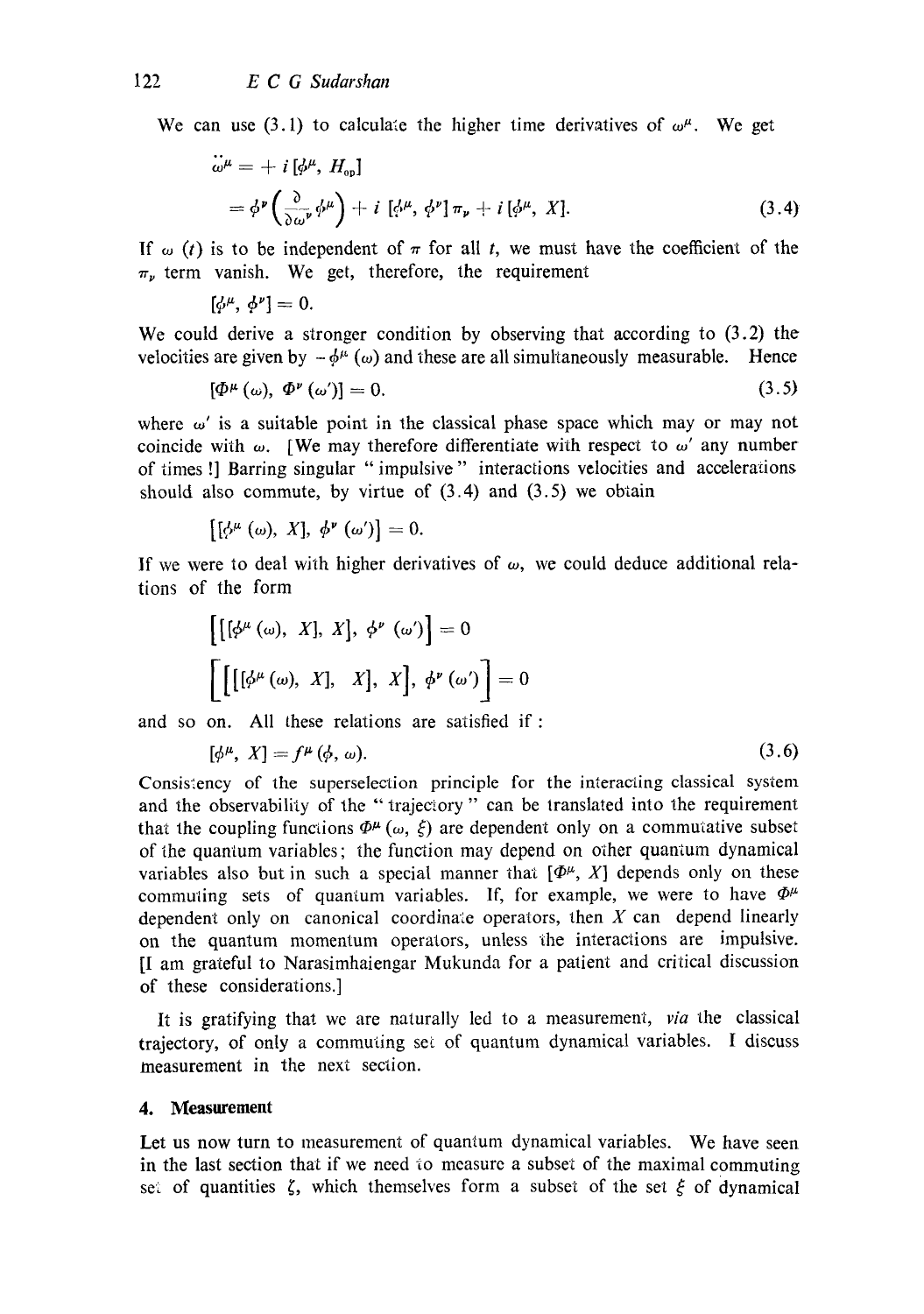variables of the quantum system, then we couple suitable functions  $\Phi^{\mu}(\zeta, \omega)$  to the classical system through the nonobservable dynamical variables  $i \left( \frac{\partial}{\partial \omega^{\mu}} \right)$ . Then the classical trajectory  $\omega^{\mu}(t)$  now depends on the  $\zeta$ . A consequence of this is the possibility of "branching" of the classical trajectory if the quantum variables  $\Phi^{\mu}$  are many-valued. The most familiar example of this is the splitting of a molecular beam in the Stern-Gerlach experiment. We now study the measurement problem more systematically.

Two kinds of measurement interaction may be distinguished: continuous measurements in which quantum dynamical variables are monitored continuously and discrete measurements in which instantaneous values are measured by one or more impulsive interactions.

For impulsive interactions we consider a singular perturbation of the un coupled quantum and classical systems idealized in the form

$$
H_{\text{int}} = V(\omega, \xi) \delta(t - t_0)
$$
  
=  $\left\{ i \Phi^{\mu}(\omega, \xi) \frac{\partial}{\partial \omega^{\mu}} + X(\omega, \xi) \right\} \delta(t - t_0).$  (4.1)

The effect of this impulsive interaction is obtained by going to the interaction picture. (I am grateful to Baidyanath Misra for a discussion of this question). The generator of interactions is the time-ordered unitary operator

$$
U = \left(\exp\{-i \int V(\omega(t), \xi(t)\delta(t-t_0) dt)\right)_{+}
$$
  
= 
$$
\exp\left(\Phi^{\mu} \frac{\partial}{\partial \omega} - iX\right).
$$
 (4.2)

The classical system is a quantum system with the state vector  $\psi(\omega)$  with the distinct values of  $\omega$  corresponding to distinct superselection sectors. So essentially only  $|\psi(\omega)|$  is relevant. The integrity of the classical system demands that this feature be preserved by the transformation (4.2). If the state vector of the coupled system is denoted by  $\Psi(\omega, \zeta)$ 

$$
\Psi\left(\omega,\ \zeta\right)\,\rightarrow\,\Psi_{I}\left(\omega,\ \zeta\right)
$$

where

$$
\Psi_{I}(\omega_{I}, \zeta_{I}) = \Psi(\omega, \zeta)
$$
\n
$$
\omega_{I} = U\omega U^{-1}
$$
\n
$$
\zeta_{I} = U\zeta U^{-1}
$$
\n
$$
\Psi_{I} = U^{-1}\psi.
$$
\n(4.4)

We require that the  $\partial/\partial \omega$  do not enter into the expression of  $\omega_I$ . Since

$$
\omega_{I}^{\mu} = \omega^{\mu} - \Phi^{\mu} + \frac{1}{2!} \left[ \Phi^{\nu} \frac{\partial}{\partial \omega^{\nu}} - iX, \ \Phi^{\mu} \right]
$$

$$
- \frac{1}{3!} \left[ \Phi^{\lambda} \frac{\partial}{\partial \omega^{\lambda}} - iX, \ \left[ \Phi^{\nu} \frac{\partial}{\partial \omega^{\nu}} - iX, \ \Phi^{\mu} \right] \right] + \dots \tag{4.5}
$$

Ihese requirements are met if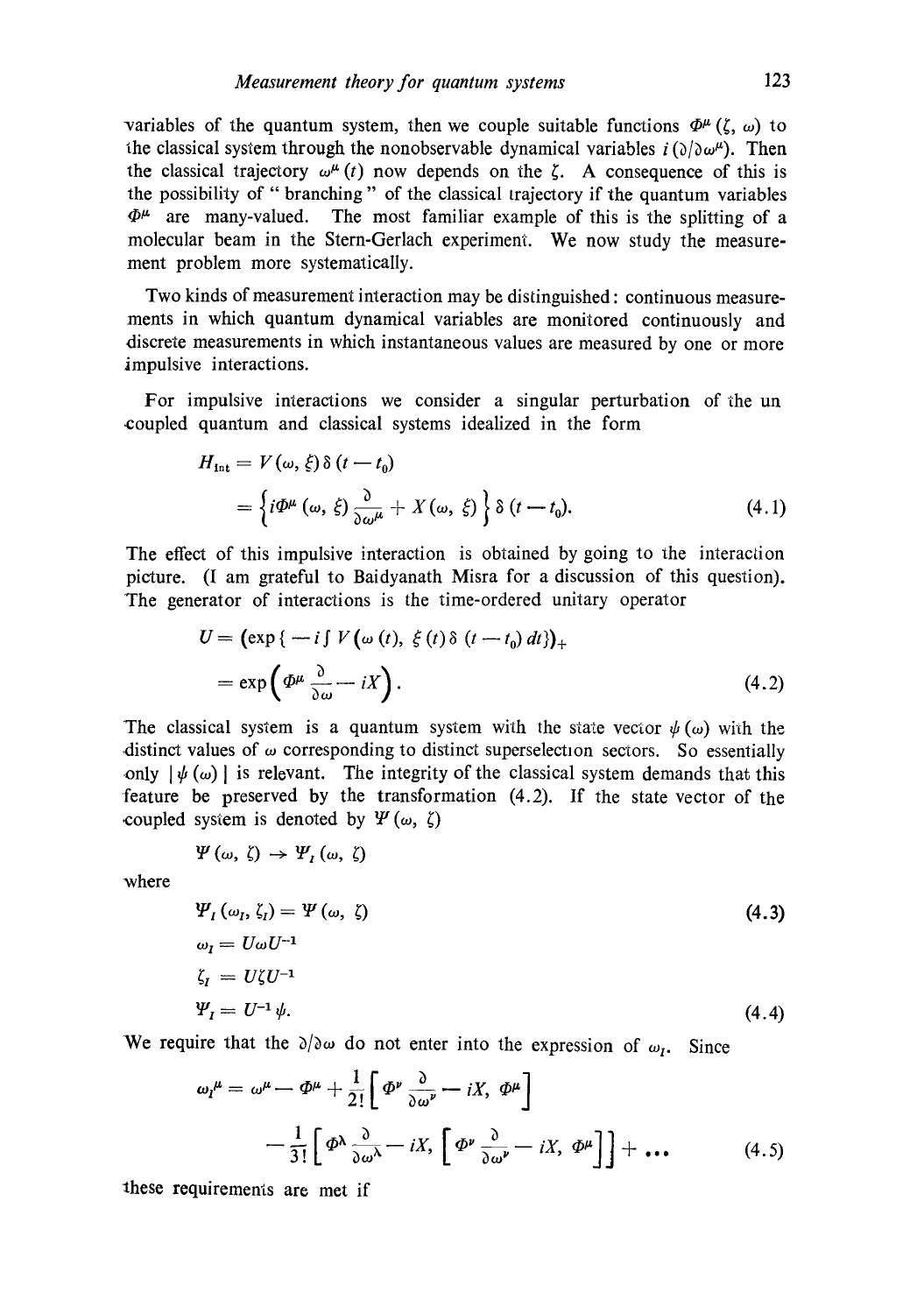$$
\Phi^{\mu} = \Phi^{\mu} (\omega \zeta) \tag{4.6}
$$

$$
X = 0.
$$

The condition (4.6) together with. (4.5) imply the possibility of measuring all members of a complete set  $\zeta$  of commuting observables. We may write the expression for  $\omega_1^{\mu}$  given by (4.5) as the solution of the differential equations

$$
\frac{\partial \omega^{\mu}(\tau)}{\partial \tau} + \Phi^{\mu}(\omega(\tau), \zeta) = 0 \qquad (4.7)
$$

with the boundary conditions

$$
\omega^{\mu}(0) = \omega^{\mu}(t_0) = \omega^{\mu}(t_0 -)
$$
  

$$
\omega^{\mu}(1) = \omega_f^{\mu}(t_0) = \omega^{\mu}(t_0 +).
$$
 (4.8)

Since all the  $\zeta$  can be simultaneously diagonalized (4.7) may be viewed as a set of differential equations labelled by a set of parameters;  $(4.8)$  then yields a "branching of the trajectories" according to the quantization of the set  $\zeta$ .

If we make repeated observations, we must guarantee the integrity of the classical system; this entails the "compatibility" of the different measurement interactions. If we denote by them by

$$
i\Phi_1^{\mu}\frac{\partial}{\partial\omega^{\mu}}
$$
.  $\delta(t-t_1)$  and  $i\Phi_2^{\mu}\frac{\partial}{\partial\omega^{\mu}}$   $\delta(t-t_2)$ ,

then in the interaction picture

$$
[\Phi_1^{\mu}(t_1), \ \Phi_2^{\nu}(t_2)] = 0. \tag{4.9}
$$

A special limiting case of repeated observations is the situation of continuous observation. The discussion in the last section shows that in this case we should demand

$$
\Phi^{\mu} = \Phi^{\mu} (\omega, \zeta)
$$
  
[*X*,  $\Phi^{\mu}$ ] =  $f^{\mu} (\omega, \zeta)$  (4.10)

with the interaction in the form (3.1). We cannot, in this case, choose  $X \equiv 0$ , since it involves the "free" Hamiltonian of the quantum system. It is interesting and important to note that the quantities that can be continuously observed need not be constants of motion.

As simple examples of continuous measurements we may consider the Stern-Gerlach experiment with the Hamiltonian operator

$$
H = \frac{-i}{m} \mathbf{p} \cdot \frac{\partial}{\partial \mathbf{q}} - i \mathbf{\Gamma} \cdot \mathbf{S}_3 \frac{\partial}{\partial p_3} - \gamma \cdot B_3 \cdot \mathbf{S}_3
$$

where  $\Gamma$  is proportional to the magnetic field gradient. The equations of motion. can be solved to yield, without any essential loss of generality,

$$
q_1(t) = \frac{1}{m} p_1 t
$$
;  $q_2(t) = 0$ ;  
 $q_3(t) = \pm \frac{1}{2} \Gamma t^2$ .

where the spin is taken to have values  $\pm \frac{1}{2}$ . We get *two* parabolas for the trajectory.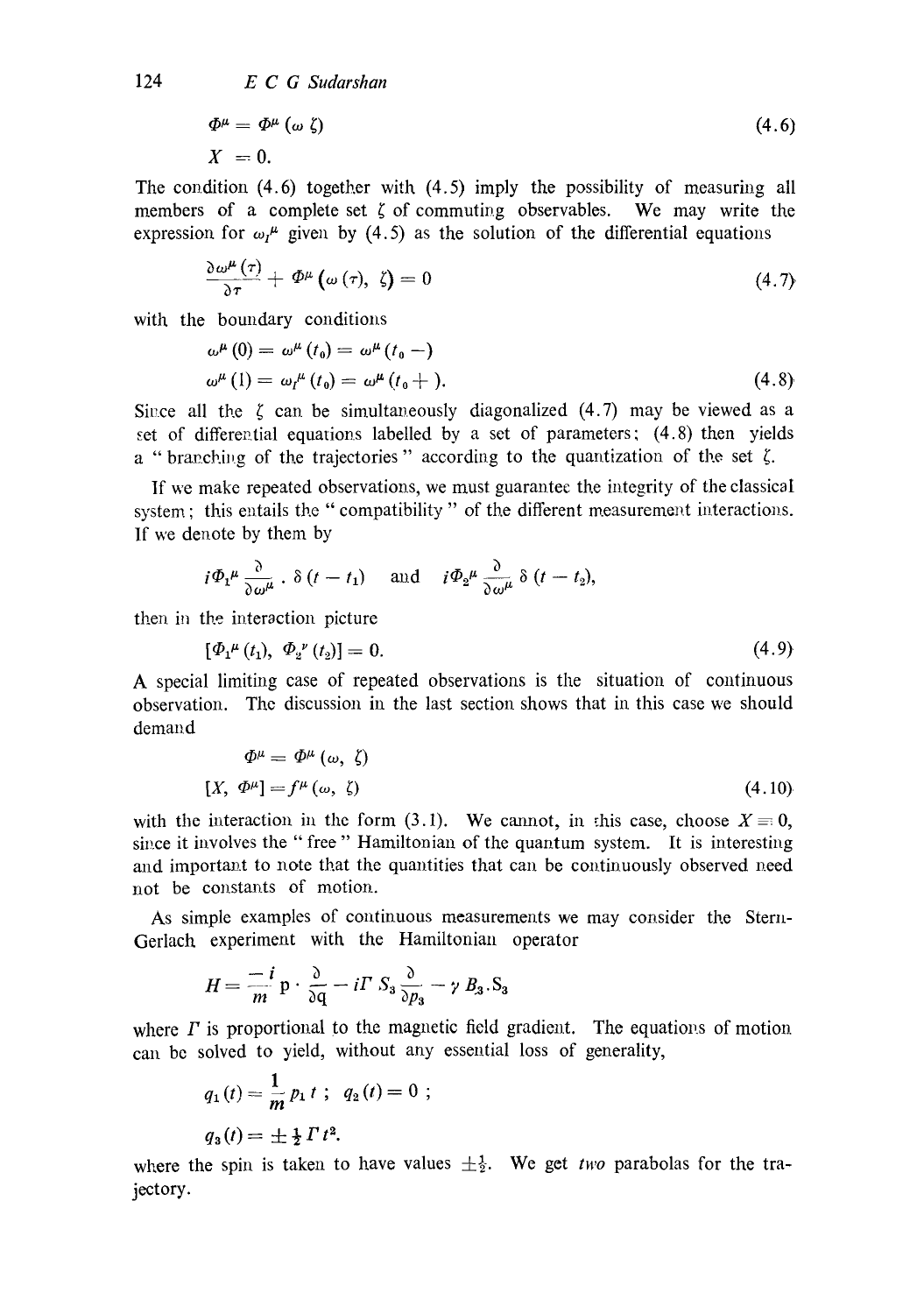Another simple example is the measurement of the quantum coordinate  $Q$  of harmonic oscillator by an impulsive interaction:

$$
H = -\frac{i}{m}p \cdot \frac{\partial}{\partial q}
$$
  
+  $\frac{1}{2m}(P^2 + \omega^2 M^2 Q^2)$   
+  $ig Q \cdot \frac{\partial}{\partial p} \cdot \delta (t - t_0)$ 

The classical trajectory would be a straight line at uniform velocity excepting for the sudden jump in the momentum by the amount  $\Delta p = \lambda Q$ .

If we wish to measure the coordinate at a later instant, it could be compatible only if it is an integral number of periods later when we recover the same value.

#### 5. Concluding **remarks**

The superselection principle applicable to the classical system viewed as a quantum system makes different phase space configurations belong to different superselection sectors and hence their relative phase is nonmeasurable. The loss of this phase information is compensated by the continuous observability of the phase space trajectory. It is of considerable interest to note that if the Classical system was coupled to a quantum system in an eigenstate of a set of variables  $\zeta$  and the subsequent interaction is in terms of a set of variables  $\eta$  which commute among themselves but not with  $\zeta$  the different components of the split classical trajectory have phase relations, but these phase relations cannot be measured in any fashion except by giving up the information on the variables  $\eta$  and then proceeding to measure  $\zeta$ . Any definitive measurement of  $\eta$  destroys any phase relations which exist.

We may view measurement as being destruction of any phase information so that the component beam becomes a genuine physical system in itself. *Measurement* may thus be viewed as the *process of one-becoming-two.* 

We point out that classical mechanics is viewed in this paper as *quantum mechanics with hidden variables.* The hiddenness of the quantities  $i(\partial/\partial \omega)$  and functions of them is an essential property which must be maintained to preserve the integrity of the classical system. Unlike the orthodox quantum theories with superselection rules, here the Hamiltonian does not preserve the superselection sectors, but causes continuous and lawful evolution of the system from one sector to another so that we have a nontrivial classical trajectory. This leads to no inconsistencies, since the Hamiltonian is not an observable but it is associated in a (projective, up to-neutral element) correspondence with the energy operator which is an observable.

The position taken in this paper is that all classical dynamical variables can be measured and that quantum dynamical variables are to be measured by coupling a classical system to quantum system. Thus, we have seen that the interaction (3.1) converts the dynamical variables  $-\Phi^{\mu}$  into the velocities  $\omega^{\mu}$  along the classical trajectory. The question of measuring classical dynamical variables, the catastrophic configuration of pointers that give pointer readings and the irreversibility